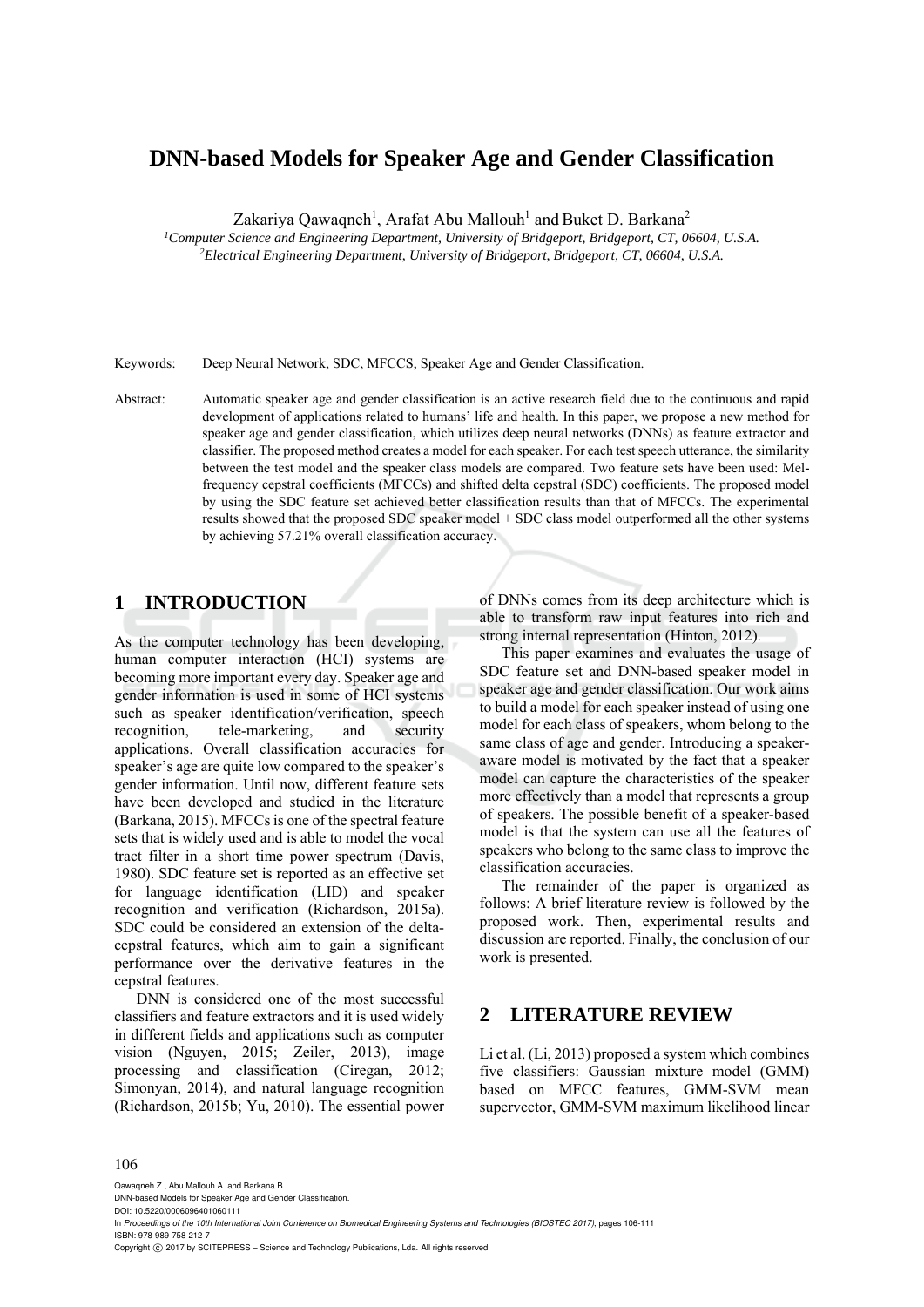regression (MLLR) supervector, GMM-SVM tandem posterior probability (TPP) supervector, and SVM baseline subsystems using 450-dimensional feature vectors including prosodic features. In addition, they combined two or more systems using fusion technique to increase the accuracy. The combination of the five systems achieved the best classification results.

Metze et al. (Metze, 2007) examined multiple classifiers for speaker age and gender classification based on telephone applications. They also compared the classification results with human performance. Four automatic classification methods, a parallel phone recognizer, dynamic Bayesian networks, linear prediction analysis, and GMM based on MFCC features are compared. Overall achieved accuracies were reported as 54%, 40%, 27%, and 42%, respectively.

Bocklet et al. (Bocklet, 2010) studied multiple systems with different combinations. A combination of several glottal, spectral, and prosodic feature sets are used in their system. They achieved an overall accuracy of 42.2% by their GMM-UBM classifier. Dobry et al. (Dobry, 2011) proposed a speech dimension reduction method for age-group classification and precise age estimation. After deploying SVM with RBF kernel, they noticed that the classifier's performance was improved by using their dimension reduction method and the SVM was faster and less affected by over-fitting problem.

Our work differs from the previous work in two ways. First, it exploits the DNN architecture to build speaker models and class models. Second, it depends on the SDC as input feature set rather than MFCCs or any other prosodic features.

Bahari et al. (Bahari, 2014) proposed i-vector model for each utterance and utilized least squares support vector regression (LSSVR) for speaker age estimation. Their work was tested on telephone conversation of national institute for standard and technology (NIST, 2010). Our work also differs from Bahari et al.'s work. While Bahari et al. attempted to regress the age of the speaker regardless of the speaker's gender, we attempt to classify the speaker age and gender at the same time. Moreover, their work depends on i-vector to represent each speaker utterance however our work uses the DNN to extract the features and to build speaker models.

### **3 METHODOLOGY**

Typically, representing each class in age and gender classification relies on finding a general model that

can capture the common characteristics of all speakers' age and gender information. In this paper, we build a model for each speaker in a class. The purpose behind this idea is to find the specific identity and concentrated characteristics of each speaker separately in order to minimize any loss of unique information related to any speaker. Since the core of this work relies on creating a model for each speaker, it is reasonable to work on a feature set that is proved to be successful in the field of speaker recognition. Motivated by the success of SDC in many speech processing fields, especially in speaker recognition, this work uses the SDC as the main feature set.

Age and gender classification problem consists of M classes, where each class has N number of speakers sharing the same age range and gender. The DNN is trained with NxM labels. The settings for the training process are given in the experimental section. After the DNN is trained, NxM speaker models are developed as shown in figure 1. The number of labels is NxM, where M is the number of classes and N is the number of speakers/class.

Each model accumulates the output layer posteriors. The accumulation of each model is done by performing feedforward on the input set until the posteriors are computed for each speaker. Then, the accumulated posteriors of the output layer are normalized (L2 normalization) and averaged for each speaker as shown in figure 2. As a result, each class will have N speaker models.

During the testing, a model will be created for the corresponding utterance using the same steps applied to build speaker models as shown in figure 2. The cosine distance is calculated between the test utterance model and every speaker model. The similarity between the test utterance and each class is computed by averaging the results of cosine similarity (Sim) between the test utterance and the speaker models belonging to the same class. Finally, the maximum similarity between the test utterance and each class is taken as the finale similarity score S as in (1).

$$
S = \text{Max} \left\{ \begin{aligned} &\text{M} & \\ &\text{Sim}_{cj} & = \text{Avg} \left( \begin{aligned} &\text{N} & \\ &\text{Sim}(c_j \text{Spk}_i, \text{Test}_{\text{utt}}) \\ &\text{i} &\end{aligned} \right) \end{aligned} \tag{1}
$$

Where Avg is the statistical average function,  $Sim_{ci}$  is the cosine similarity between the test utterance and the class j,  $c_i$ Spk<sub>i</sub> is the speaker i model of class j, and Test<sub>utt</sub> is the test utterance model.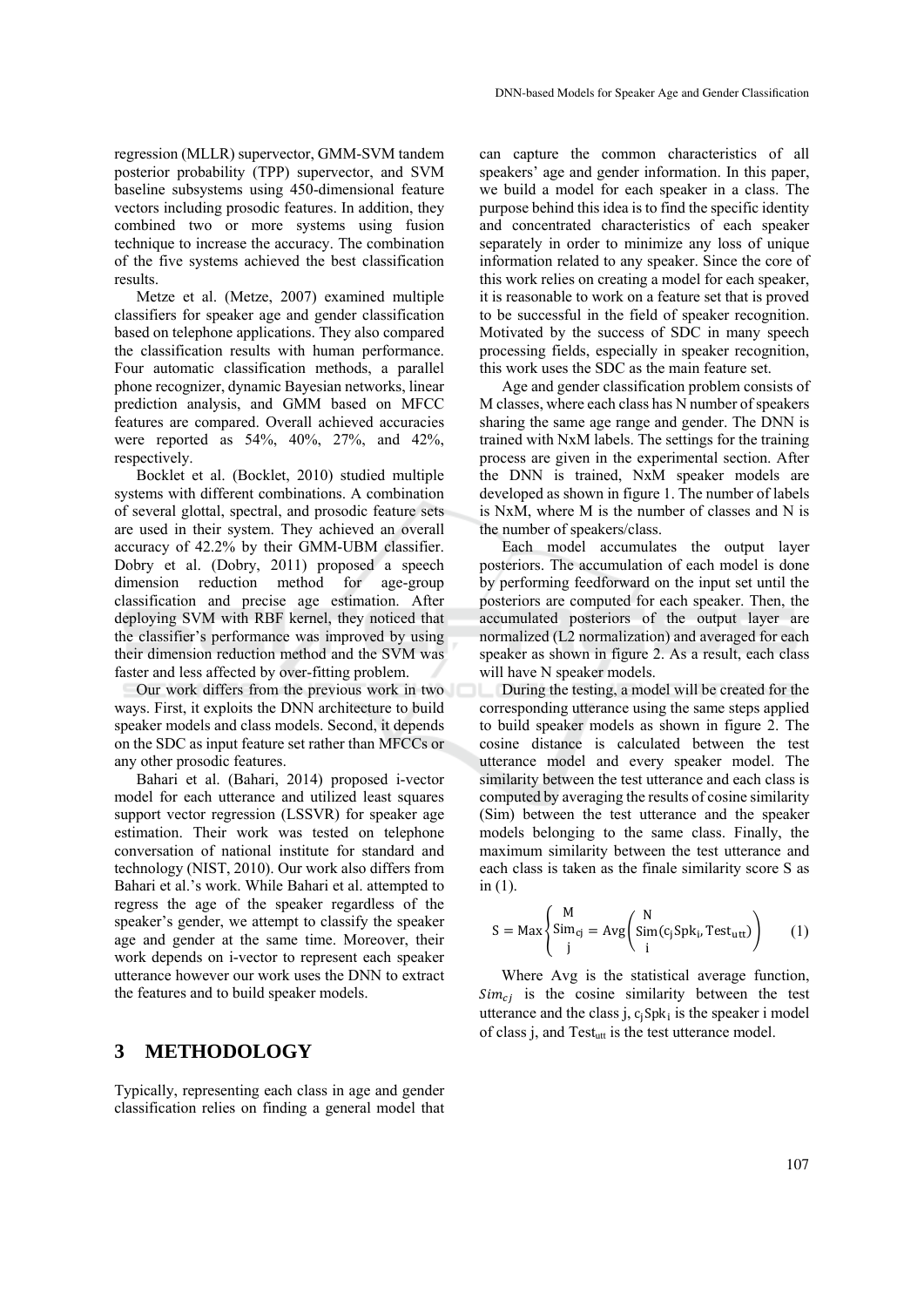

Figure 1: DNN architecture.

### **3.1 Score Level Fusion**

The two output vectors for a given test utterance are represented as p and q and they are fused based on equation (2). p and q are the output posterior probability of SDC speaker models (SSM) and SDC class models (SCM) respectively.

$$
S_j = \alpha p + (1 - \alpha)q \tag{2}
$$

The final scoring for the corresponding utterance represents the index of the maximum value of the vector  $S_i$ . α is a parameter used to control the output result of the two models, and its value is set based on the performance of each model. The performance of the fusion model  $\alpha$  values is depicted in figure 5. Several experiments are conducted to choose the optimal value of the  $\alpha$ . The best performance occurred when  $\alpha$  is 0.9.

#### **3.2 Database**

Age-Annotated Database of German Telephone Speech Database is used to test the proposed work. The database consists of 47 hours of prompted and free text (Schuller, 2010). It includes seven categories: Children (C, 7-14 years old), youngfemale (YF, 15-24 years old), young-male (YM, 15- 24 years old), middle-female (MF, 25-54 years old), middle-male (MM, 25-54 years old), senior-female (SF, 55-80 years old), and senior-male (SM, 55-80 years old). One fourths of the database of random speakers is chosen for testing, and the remaining is used for training.

### **4 EXPERIMENTAL RESULTS**

DNN architecture is used as a feature extractor and a classifier. As mentioned earlier, we evaluate the performance of our approach by using two feature sets, MFCCs and SDC. For the MFCCs, a speech utterance is divided into frames of 25 ms. In total, 39 features, one energy and 12- MFCCs with its first and second derivatives, are extracted for each frame. 39 SDC features are extracted based on the MFCCs features as in (Campbell, 2006). The number of nodes in the input layer for both feature sets is equal to  $39\times n$ features, where n represents the target frame concatenated with the preceding and following (n-1)/2 frames in the utterance. In the literature, n is selected to be an odd number between 5 and 21. In our work, n is chosen to be 11. 5 hidden layers are used, and 1024 nodes in each layer. The number of output labels equals the total number of speakers in each class. Training data is divided into mini-batches. Each mini-batch consists of 1024 random utterances. In the training process, 12 epochs are used. The learning rate is initially set to 0.1 for the first 6 epochs, and then it is decreased to one-half its initial value for the remaining epochs.

The overall classification accuracies of the MFCCs speakers models (MSM), MFCCs class models (MCM), SSM, SCM, and fused SSM+SCM are given in Table 1. The proposed SSM model achieved the best results among the other models.

The confusion matrices for the SCM, SSM, and fused SSM+SCM models are shown in Tables 2, 3, and 4. The confusion tables show that the highest misclassification rates occur between the same gender classes. In figure 3 and 4, the performance of the young (Y), middle-aged (M), and senior (S) female and male classes for all models are compared, separately. It can be seen that all models achieved somehow poor results for MF and MM classes without the score level fusion. The SSM achieved the best result for these two classes as 38.5% and 36.3%.

As shown in figure 3, for the female classes, the SSM achieved the best results except for the YF class (56%), where SCM achieved slightly better result (57.4%). This result supports the effectiveness of the SDC feature set over MFCCs. The SSM outperformed the other models in male classes (figure 4). In particular, SDC speaker and class models generated better classification results in female and male classes than MFCCs speaker and class models. However, a significant improvement (57.21%) is achieved when we fuse (SSM+SCM) models. As we can see, the fused system outperformed other models in all classes.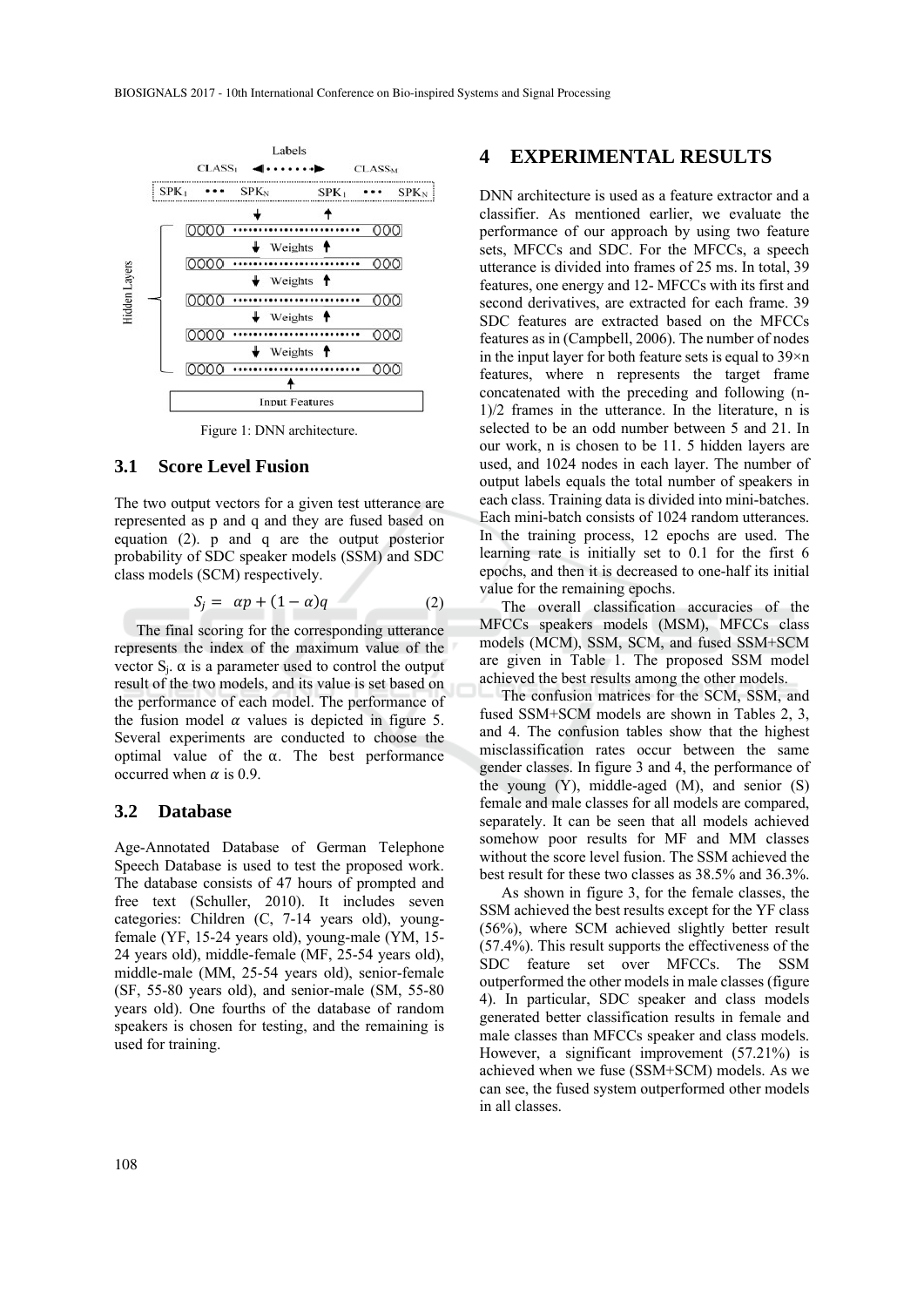

Figure 2*:* Flowchart of the proposed work.

|               | <b>MSM</b> | <b>SSM</b> | <b>MCM</b> | <b>SCM</b> | Fused<br>$(SSM+SCM)$ |
|---------------|------------|------------|------------|------------|----------------------|
| $\mathcal{C}$ | 56.6       | 58.5       | 57.4       | 60.5       | 74.3                 |
| YF            | 55.4       | 56         | 45.7       | 57.4       | 70                   |
| YM            | 45.1       | 49.9       | 44.3       | 48.3       | 55.4                 |
| MF            | 32         | 38.5       | 35.4       | 30.7       | 39.3                 |
| MM            | 34.3       | 36.3       | 33.8       | 35         | 39.8                 |
| SF            | 43.7       | 45.8       | 35.7       | 44.2       | 55.3                 |
| <b>SM</b>     | 49.3       | 60         | 49.4       | 57.6       | 66.3                 |
| $\frac{0}{0}$ | 45.2       | 49.3       | 43.1       | 47.7       | 57.2                 |
|               |            |            |            |            |                      |

Table 2: Confusion matrix for SCM (%).

| Actual    | $\mathcal{C}$ | YF   | YM   | MF   | <b>MM</b> | <b>SF</b> | <b>SM</b> |
|-----------|---------------|------|------|------|-----------|-----------|-----------|
| Pred      |               |      |      |      |           |           |           |
| C         | 60.5          | 17.1 | 8.5  | 3.2  | 3.4       | 6.5       | 0.8       |
| YF        | 23.8          | 57.4 | 0.6  | 8.8  | 0.1       | 8.9       | 0.4       |
| YM        | 3.3           | 1.8  | 48.3 | 2.4  | 21.0      | 3.2       | 20.0      |
| <b>MF</b> | 12.2          | 23.4 | 1.1  | 30.8 | 0.8       | 30.4      | 1.3       |
| MM        | 1.8           | 0.3  | 27.9 | 1.0  | 35.0      | 3.5       | 30.5      |
| <b>SF</b> | 14.5          | 17.7 | 0.8  | 19.3 | 0.4       | 34.3      | 3.0       |
| <b>SM</b> | 1.0           | 0.3  | 15.6 | 0.9  | 22.1      | 2.4       | 57.7      |

Table 3: Confusion matrix for SSM (%).

| Actual    | C    | YF   | YM   | MF   | MM   | <b>SF</b> | <b>SM</b> |
|-----------|------|------|------|------|------|-----------|-----------|
| Pred      |      |      |      |      |      |           |           |
| C         | 58.5 | 18.4 | 8.9  | 3.9  | 3.4  | 5.8       | 1.0       |
| YF        | 22.0 | 56.1 | 0.4  | 11.3 | 0.2  | 9.8       | 0.3       |
| YM        | 2.3  | 2.1  | 49.9 | 2.3  | 17.3 | 4.7       | 21.4      |
| MF        | 9.3  | 21.4 | 1.0  | 38.6 | 0.8  | 27.5      | 1.5       |
| MM        | 1.6  | 0.5  | 26.7 | 1.8  | 36.3 | 3.9       | 29.3      |
| <b>SF</b> | 11.0 | 17.4 | 1.1  | 20.5 | 0.3  | 45.8      | 3.8       |
| <b>SM</b> | 0.6  | 0.2  | 16.9 | 0.9  | 19.3 | 2.0       | 60.1      |

Table 4: Confusion matrix for fused SSM+SCM (%).

| Actual            | C    | YF   | YM   | MF   | MM   | <b>SF</b> | <b>SM</b> |
|-------------------|------|------|------|------|------|-----------|-----------|
| Pred <sub>b</sub> |      |      |      |      |      |           |           |
| C                 | 74.3 | 12.9 | 4.3  | 2.6  | 1.3  | 3.3       | 1.4       |
| YF                | 11.8 | 70.0 | 0.3  | 12.1 | 0.1  | 5.6       | 0.1       |
| YM                | 1.2  | 0.7  | 55.4 | 1.7  | 19.1 | 3.4       | 18.6      |
| MF                | 8.2  | 24.3 | 0.8  | 39.3 | 0.3  | 26.4      | 0.7       |
| <b>MM</b>         | 0.5  | 0.0  | 22.3 | 0.4  | 39.8 | 0.4       | 36.6      |
| <b>SF</b>         | 8.5  | 11.6 | 0.6  | 22.3 | 0.9  | 55.3      | 0.8       |
| <b>SM</b>         | 1.0  | 0.1  | 9.8  | 0.3  | 19.9 | 2.5       | 66.3      |







Figure 4: Classification accuracies between four methods for male speakers.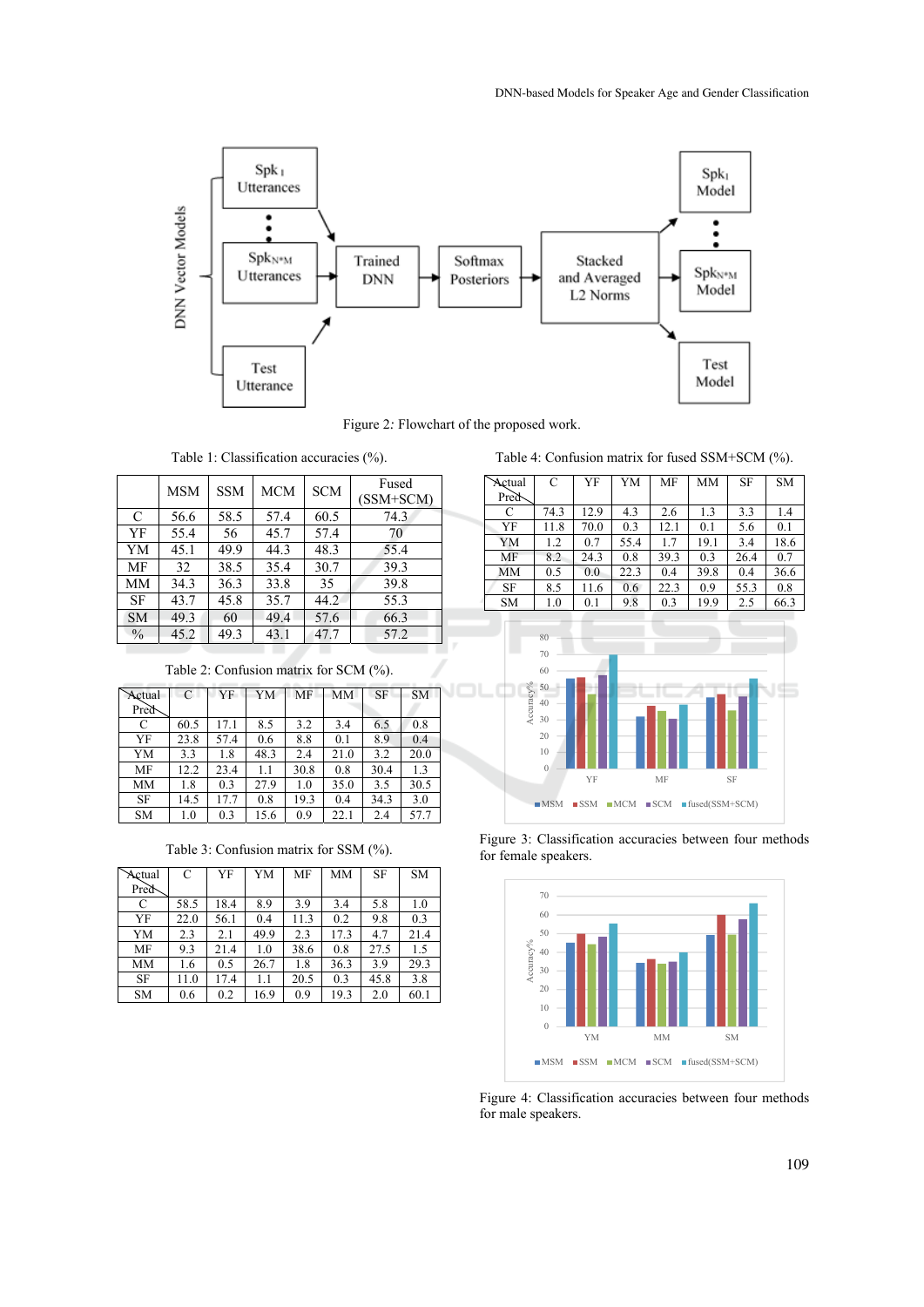Table 5: Comparison between the proposed work and the previous works (%).

| Work          | <b>System</b>              | Accuracy |
|---------------|----------------------------|----------|
|               | <b>GMM</b> Base-1          | 43.1     |
|               | Mean Super Vector-2        | 42.6     |
| (Li,<br>2013) | <b>MLLR Super Vector-3</b> | 36.2     |
|               | TPP Super Vector-4         | 37.8     |
|               | SVM Base-5                 | 44.6     |
|               | $MFuse-1+2+3+4+5$          | 52.7     |
|               | <b>SDC Class Model-1</b>   | 47.7     |
| This<br>work  | <b>SDC Speakers Model-</b> | 49.3     |
|               | Our fused model $(1+2)$    | 57.21    |



Figure 5: The performance of the fused (SSM+SCM) system versus α.

AND Table 5 shows the classification accuracies of the proposed models and the previous works. The best result in Li's work (Li, 2013) was achieved by fusing all the systems together manually (MFuse-1+2+3+4+5). Using our proposed models, the accuracy of the speaker age and gender classification is improved by approximately 5% when compared to the (MFuse  $1+2+3+4+5$ ). In addition, SDC class and SDC speaker models outperformed the baseline systems for the fused systems.

## **5 CONCLUSIONS**

In this paper, we proposed DNN-based speaker models using the SDC feature set in order to improve the classification accuracies in speaker age and gender classification. The proposed speaker models and the effectiveness of the SDC feature set are compared to the class models and the MFCCs feature set as a baseline system. Our experimental results show that speaker models and the SDC feature set outperforms the class models and the MFCC set. The

proposed speaker models show a better performance while classifying challenging middle-aged female and male classes where the other methods fail to classify. We compared the proposed work with the GMM Base, Mean Super Vector, MLLR Super Vector, TPP Super Vector, SVM Base, and the fused system of all these systems. The results showed that the proposed SDC speaker model + SDC class model outperformed all the other systems by achieving 57.21% overall classification accuracy.

### **REFERENCES**

- Bahari, M.H., McLaren, M. and van Leeuwen, D.A., 2014. Speaker age estimation using i-vectors. *Engineering Applications of Artificial Intelligence*, *34*, pp.99-108.
- Barkana, B., Zhou, J., 2015. A new pitch-range based feature set for a speaker's age and gender classification. *Applied Acoustics*, vol.98, pp.52–61.
- Bocklet, T., Stemmer, G., Zeissler, V. and Nöth, E., 2010, September. Age and gender recognition based on multiple systems-early vs. late fusion. In *INTERSPEECH,* pp. 2830-2833.
- Campbell, W.M., Campbell, J.P., Reynolds, D.A., Singer, E. and Torres-Carrasquillo, P.A., 2006. Support vector machines for speaker and language recognition. *Computer Speech & Language*, *20*(2), pp.210-229.
- Ciregan, D., Meier, U. and Schmidhuber, J., 2012. Multicolumn deep neural networks for image classification. In *Computer Vision and Pattern Recognition (CVPR), 2012 IEEE Conference on,* pp. 3642-3649.
- Davis, S. and Mermelstein, P., 1980. Comparison of parametric representations for monosyllabic word recognition in continuously spoken sentences. *IEEE Transactions on Acoustics, Speech, and Signal Processing*, *28*(4), pp.357-366.
- Dobry, G., Hecht, R. M., Avigal, M. & Zigel, Y., 2011. Supervector Dimension Reduction for Efficient Speaker Age Estimation Based on the Acoustic Speech Signal. *IEEE Transactions on Audio, Speech, and Language Processing,* 19**,** 1975-1985.
- Hinton, G., Deng, L., Yu, D., Dahl, G. E., Mohamed, A.- R., Jaitly, N., Senior, A., Vanhoucke, V., Nguyen, P. & Sainath, T. N., 2012. Deep neural networks for acoustic modeling in speech recognition: The shared views of four research groups. *Signal Processing Magazine, IEEE,* 29**,** 82-97.
- Li, M., Han, K. J. & Narayanan, S., 2013. Automatic speaker age and gender recognition using acoustic and prosodic level information fusion. *Computer Speech & Language,* 27**,** 151-167.
- Metze, F., Ajmera, J., Englert, R., Bub, U., Burkhardt, F., Stegmann, J., Muller, C., Huber, R., Andrassy, B., Bauer, J.G. and Littel, B., 2007. Comparison of four approaches to age and gender recognition for telephone applications. In *2007 IEEE International Conference*